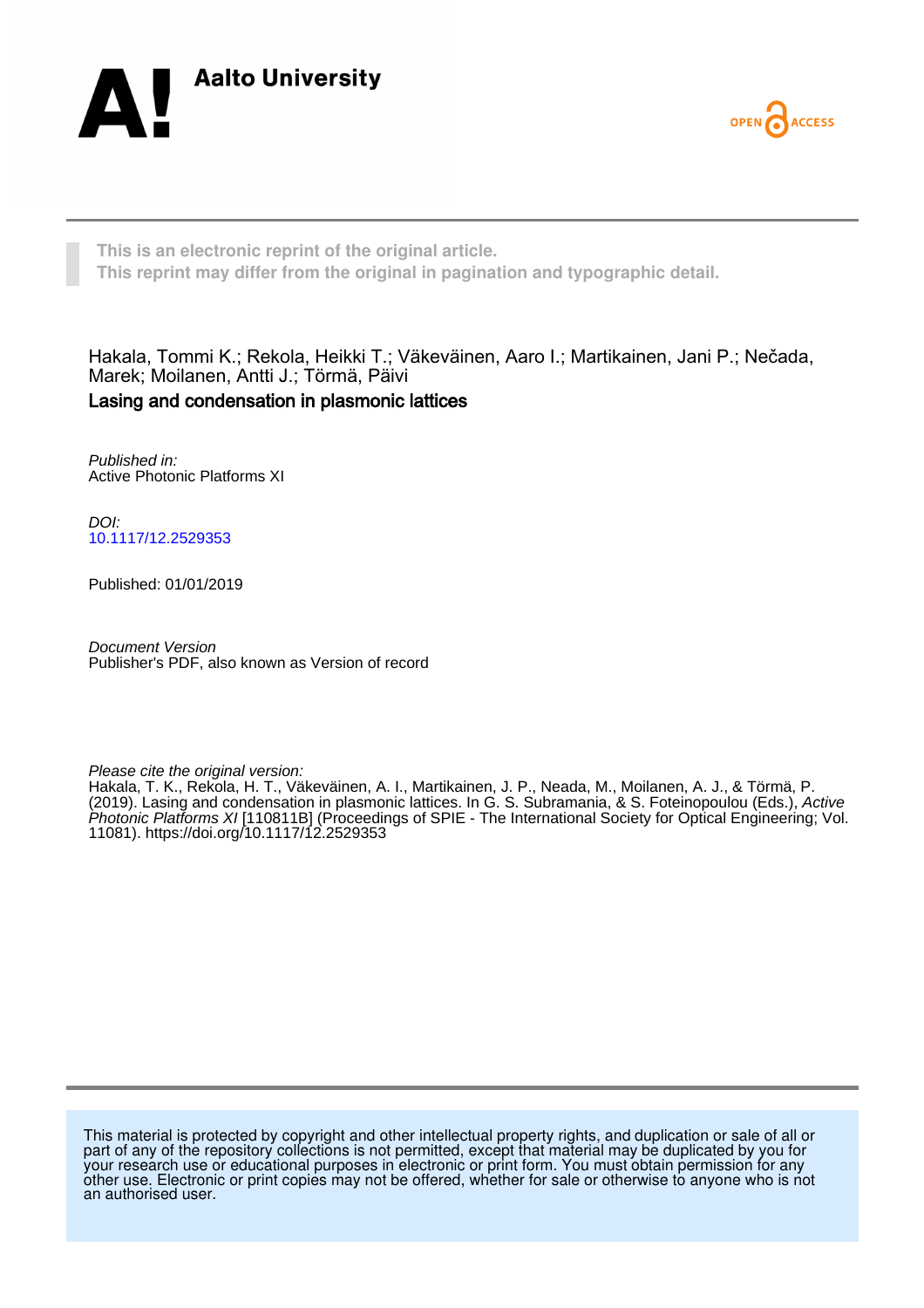# PROCEEDINGS OF SPIE

SPIEDigitalLibrary.org/conference-proceedings-of-spie

## Lasing and condensation in plasmonic lattices

Hakala, Tommi, Rekola, Heikki, Väkeväinen, Aaro, Martikainen, Jani P., Nečada, Marek, et al.

> Tommi K. Hakala, Heikki T. Rekola, Aaro I. Väkeväinen, Jani P. Martikainen, Marek Nečada, Antti J. Moilanen, Päivi Törmä, "Lasing and condensation in plasmonic lattices," Proc. SPIE 11081, Active Photonic Platforms XI, 110811B (12 September 2019); doi: 10.1117/12.2529353



Event: SPIE Nanoscience + Engineering, 2019, San Diego, California, United States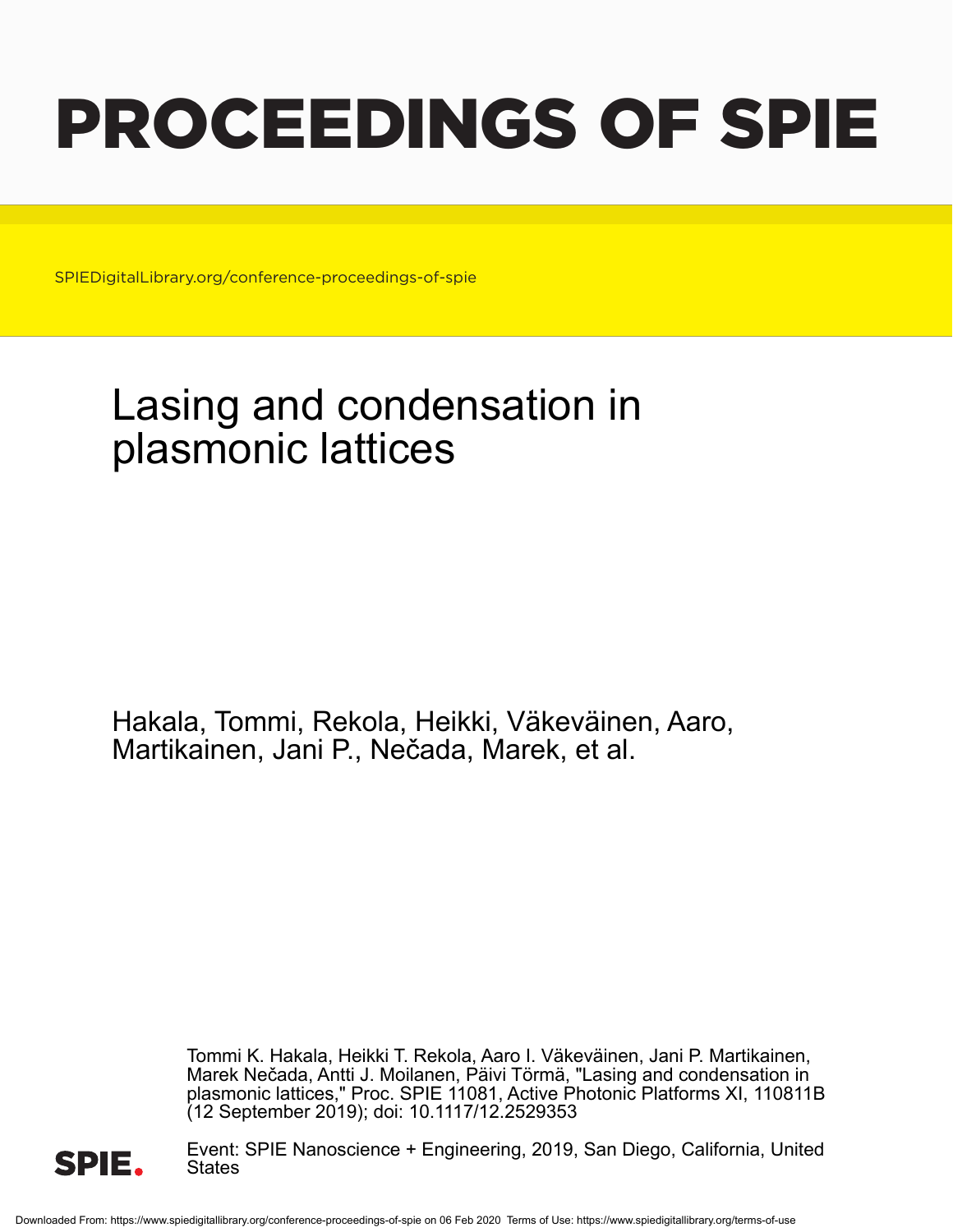### **Lasing and condensation in plasmonic lattices**

Tommi K. Hakala<sup>\*a</sup>, Heikki T. Rekola<sup>b</sup>, Aaro I. Väkeväinen<sup>b</sup>, Jani P. Martikainen<sup>b</sup>, Marek Nečada<sup>b</sup>, Antti J. Moilanen<sup>b</sup>, Päivi Törmä<sup>b</sup>

<sup>a</sup>Institute of Photonics, University of Eastern Finland, FI-80101 Joensuu, Finland; <sup>b</sup>COMP Centre of Excellence, Department of Applied Physics, Aalto University School of Science, FI-00076 Aalto,

Finland

#### **ABSTRACT**

I review our recent findings on lasing / condensation in plasmonic nanoparticle lattices<sup>1-5</sup>. The system properties can be tailored with high precision, including the lasing / condensation energies, linewidths, as well as the dimensionality of the feedback. For a 2-dimensional (2-D) square lattice, we identify lasing in the bright and the dark mode of the system<sup>1</sup>. By reducing the dimensionality to 1-D we observe the dark mode lasing<sup>2</sup>. In broken symmetry 2-dimensional rectangular lattices, we observe multimode lasing<sup>3</sup>. In honeycomb lattices with hexagonal symmetry, we observe 6 beams with specific off-normal angles and polarization properties corresponding to six-fold symmetry of such a lattice<sup>4</sup>. Finally, I review our recent studies in plasmonic Bose-Einstein condensation in plasmonic lattices<sup>5</sup>.

**Keywords:** plasmon, lasing, Bose-Einstein condensation, nano-optics

#### **1. INTRODUCTION**

Nanoscale lasing enables strong light-matter interactions in extremely small mode volumes. Strong ohmic and radiative losses have limited the applicability of plasmonic systems, in particular at visible frequencies. One approach to overcome these losses is to hybridize the lossy plasmonic particle resonance with a low loss diffracted order, resulting in a socalled surface lattice resonance (SLR). In periodic nanoparticle lattices, the SLRs originate from the *radiative* (and therefore polarization specific) coupling of individual nanoparticles. They exhibit high tunability of their resonance energies, linewidths, as well as the dimensionality of the radiative coupling present in the system. We show how, by tuning the lattice parameters, 1-dimensional lasing, 2-dimensional multimode lasing, as well as 2-dimensional phase correlated single wavelength lasing can be realized<sup>1-4</sup>. Finally, I review our recent demonstration the plasmonic Bose-Einstein condensate<sup>5</sup>.

#### **1.1 Square lattice with bright and dark mode lasing**

The origins of the plasmonic lattice lasing lie in the *radiative coupling of the particles*<sup>1</sup>. If the particle spacing equals the wavelength of radiation in the medium, then, at each particle location the radiation fields from all the other particles are interfering constructively. In an infinite lattice, with y-polarized radiation, the modes can be considered to be the result two counter propagating plane waves traveling to –x and +x directions. For the bright mode, the *antinode* of the resulting standing wave is located at the center of each unit cell (i.e., at the center of each particle). For the dark mode, the *node* is located in the center of the unit cell. In a finite lattice, however, the two counter propagating plane waves have equal magnitudes only in the center of the array. For the bright mode, this results in a maximal dipole moment in the center of the lattice. At the left (right) edge of the array, only left (right) propagating component is present, resulting to a reduced dipole moment and radiation. For the dark mode, the node at the center of the array results in quadrupolar excitation and negligible radiation. However, a gradual buildup of the dipole moment towards the edges of the lattice takes place, as one of the counter propagating plane waves becomes gradually weaker. Note, that in this case we considered y-polarized nanoparticles, who mainly radiate in x-direction, so the above reasoning should hold equally to a *1-dimensional (1-D) case.* We verified this by fabricating chains of particles, i.e., a 1-dimensional periodic lattice.

> Active Photonic Platforms XI, edited by Ganapathi S. Subramania, Stavroula Foteinopoulou, Proc. of SPIE Vol. 11081, 110811B · © 2019 SPIE · CCC code: 0277-786X/19/\$21 doi: 10.1117/12.2529353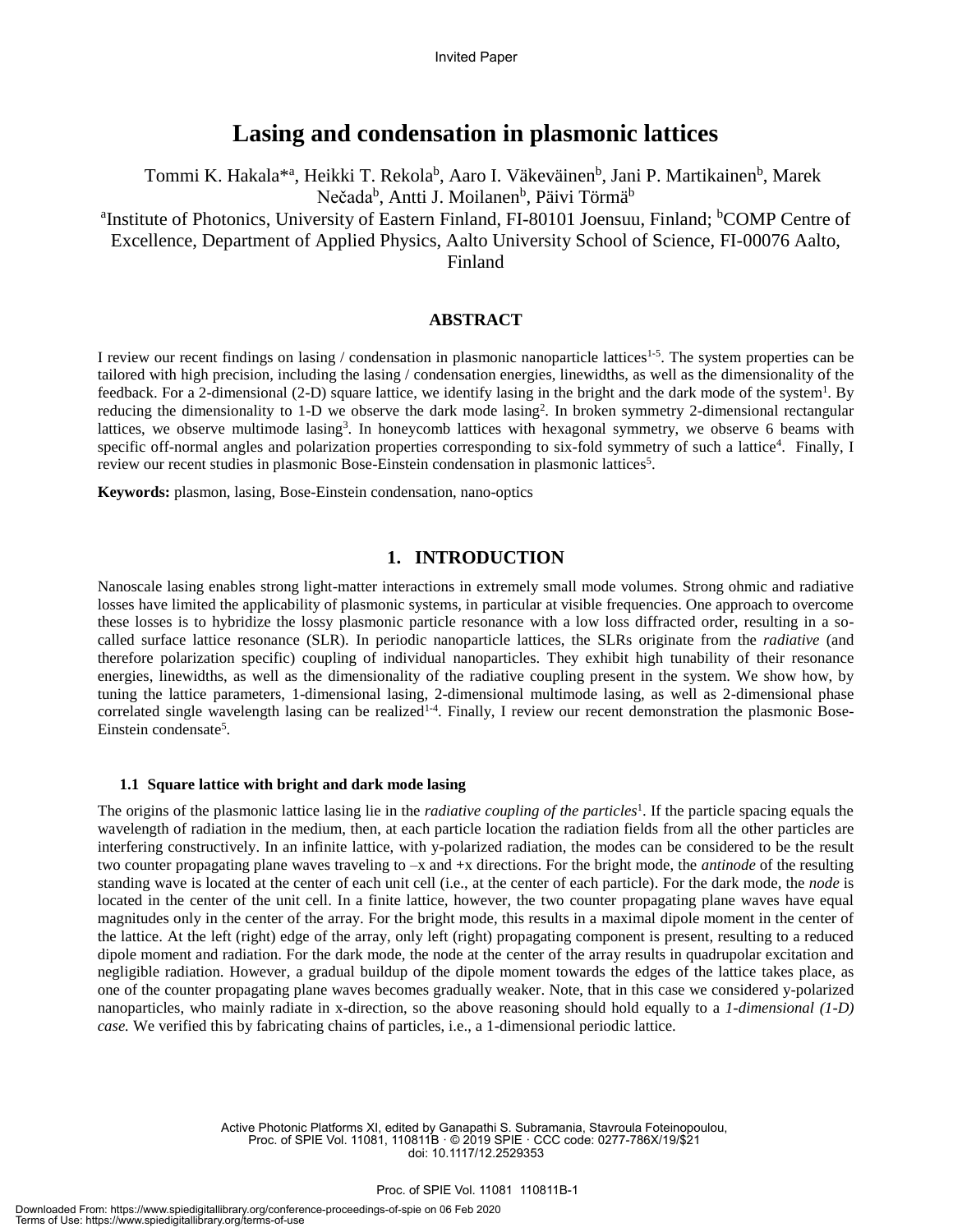

Figure 1. In a finite sized lattice, we observe 2 modes that lase at visible frequencies. One of the modes is bright (a), and another is dark (b). The dipolar component of the bright mode maximizes in the center of the lattice, which is manifested as a bright area in the center of the real space image of the sample (c). The dark mode, however, is composed of quadrupole resonances in each particle. In the center of the lattice, where the two counter propagating plane waves have equal magnitude, the quadrupole mode is "perfect", and consequently the center of the lattice radiates very little light. At the left and right edge of the lattice, however, only one of the components of the two waves are present due to the absence of the particles. This induces a large dipolar component, which is seen as intense laser emission at both edges.

#### **1.2 1-D lattice**

For 1-dimensional case, we observe very similar behavior as for 2-dimensional case above<sup>2</sup>. Namely, the dark mode emission intensity increases towards the edges of the lattice (a chain in this case). This naturally raises the question, whether the other direction of a 2-D lattice plays any role. To study this, we fabricated rectangular arrays with broken symmetry such that periodicity along x-direction is different from y-direction.

Proc. of SPIE Vol. 11081 110811B-2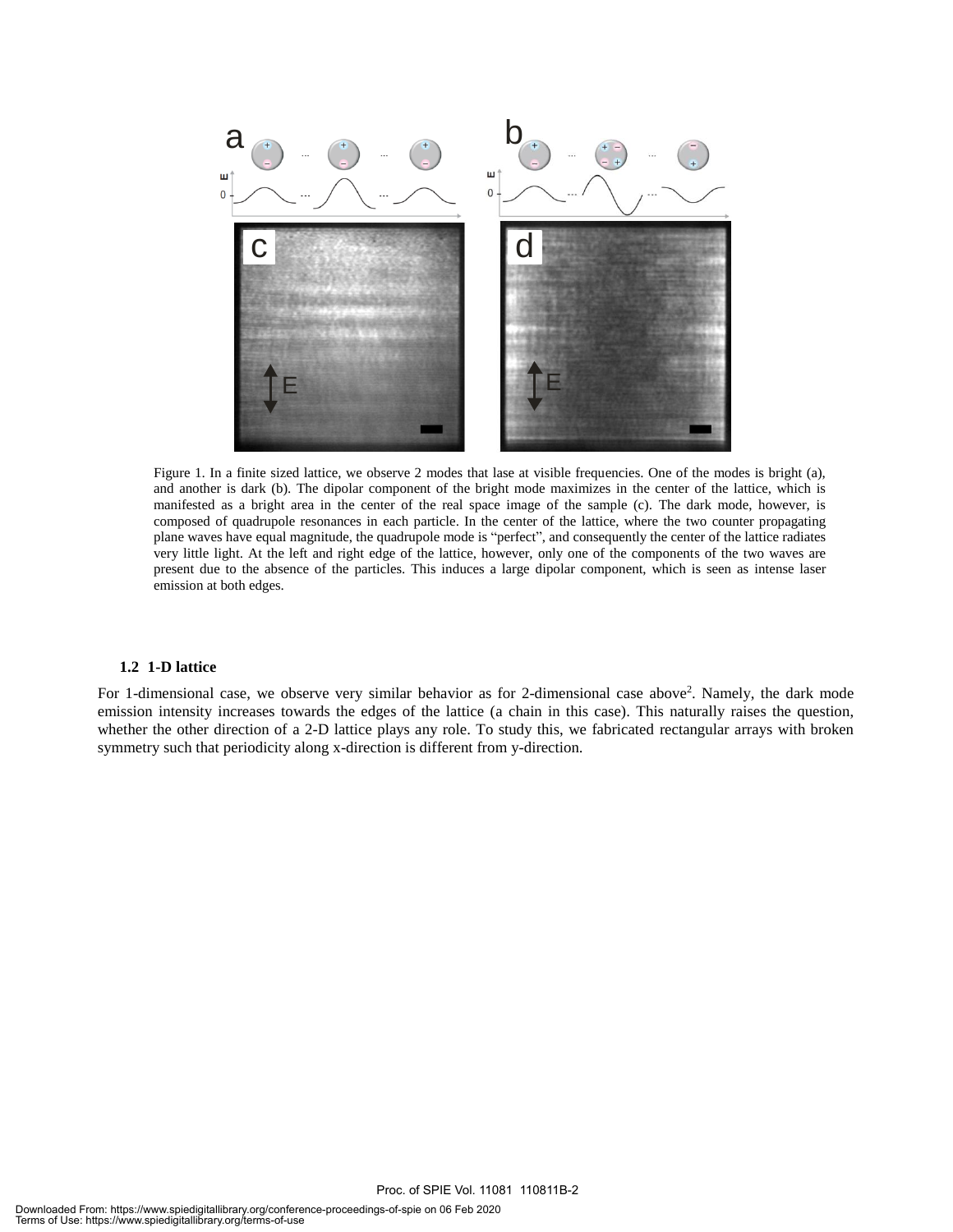

Figure 2. In a finite sized 1-dimensional lattice, we observe a dark mode that lases at visible frequencies. The schematic of the pump geometry is shown in a). Below the threshold, we observe spontaneous emission mainly from the area of the pump beam, see b). The dark mode, whose origin is in quadrupole resonances in each particle, radiates very little light from the center of the chain, even with pump fluence well above the threshold, see c). At the top and bottom end of the lattice, however, only one of the components of the two counter propagating waves are present due to the absence of the particles, which manifests itself as gradually increasing laser emission towards the edges d).

#### **1.3 2-D lattice**

The fabricated rectangular arrays with broken symmetry were designed in such a way that while periodicity along xdirection is different from y-direction, we can nevertheless make both of them lase<sup>3</sup>. This was ensured by having a sufficient overlap of the periodicity dependent resonances with the gain profile of the used emitter. In this case, we observe 2 lasing wavelengths, corresponding to the 2 periodicities of the lattice. While the system is 2-D, we expect the 2 lasing directions be independent from each other in Fig. 3 (a, b), as  $p_x \neq p_y$ . In the case of Fig. 3 c), however, as the wavelengths are the same, it is nontrivial to say whether the 2 lasing modes are independent. In principle, system could either exhibit lasing in 2 directions which are independent of each other, or correlated lasing, where the 2 directions are phase locked. To study this in detail, we fabricated honeycomb lattices, which in essence enable radiative coupling in 2 dimensions.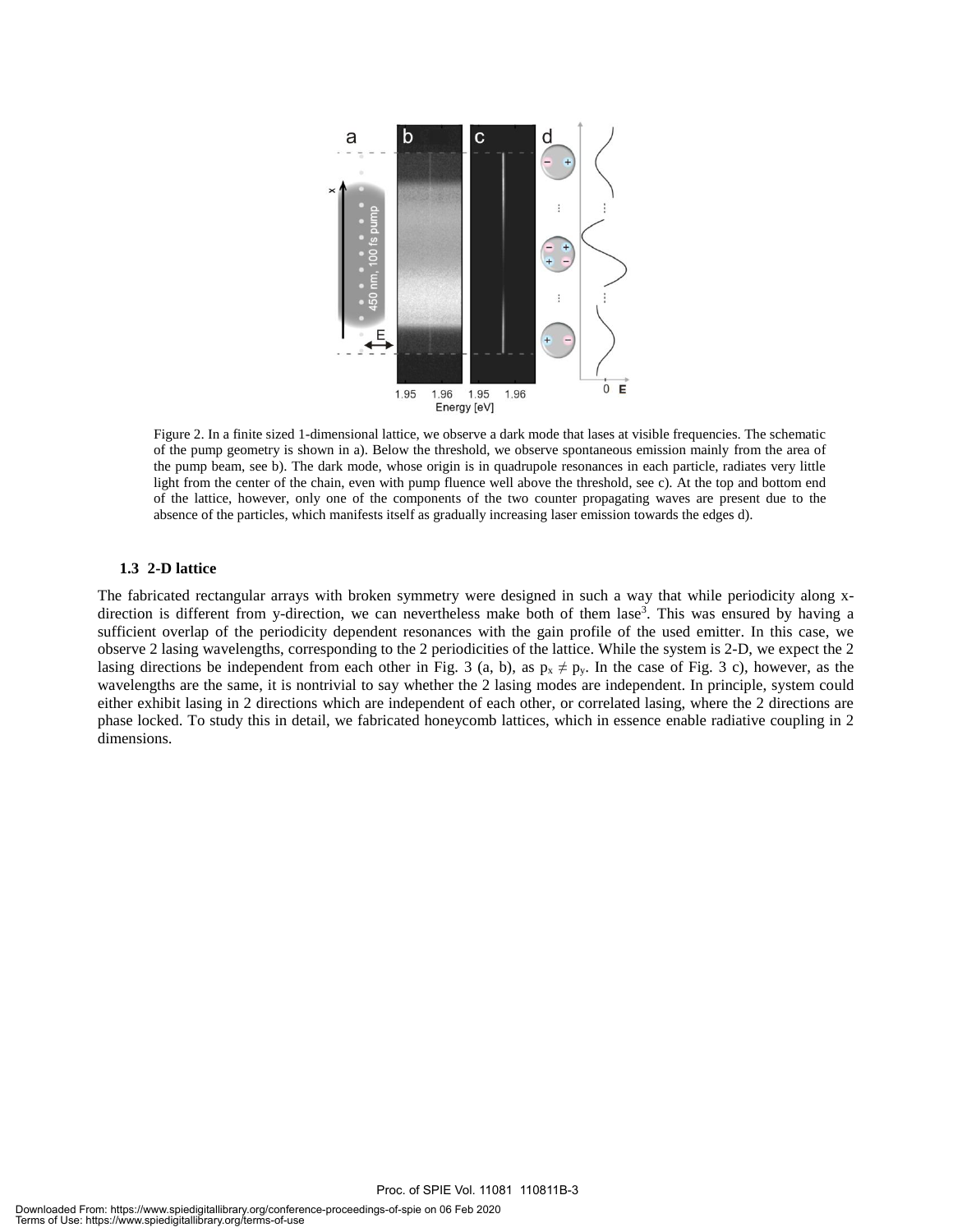

Figure 3. In a broken symmetry 2-dimensional lattice, we find 2 modes that lase at visible frequencies. The xperiodicity was kept constant (380 nm), while the y-periodicity was varied. In a), we observe 2 modes lasing, with approximately 15 nm difference in lasing wavelength. In b) the difference 7.5 nm, and in c), the modes have the same lasing wavelength. This is expected as the lasing wavelength λ should depend on the periodicity p and refractive index  $(n = 1.5)$  as  $\lambda = np$ . The theoretical band structures agree well with the observed ones (d-f).

#### **1.4 Phase locked 2-D lattice**

The fabricated honeycomb lattices enable efficient radiative 2-D coupling due to hexagonal symmetry: A radiating dipole has significant intensity to angles that are 60 degrees away from the dipole orientation (in contrast to rectangular array, where the radiative coupling along the direction parallel to the dipole is negligible) $4$ .